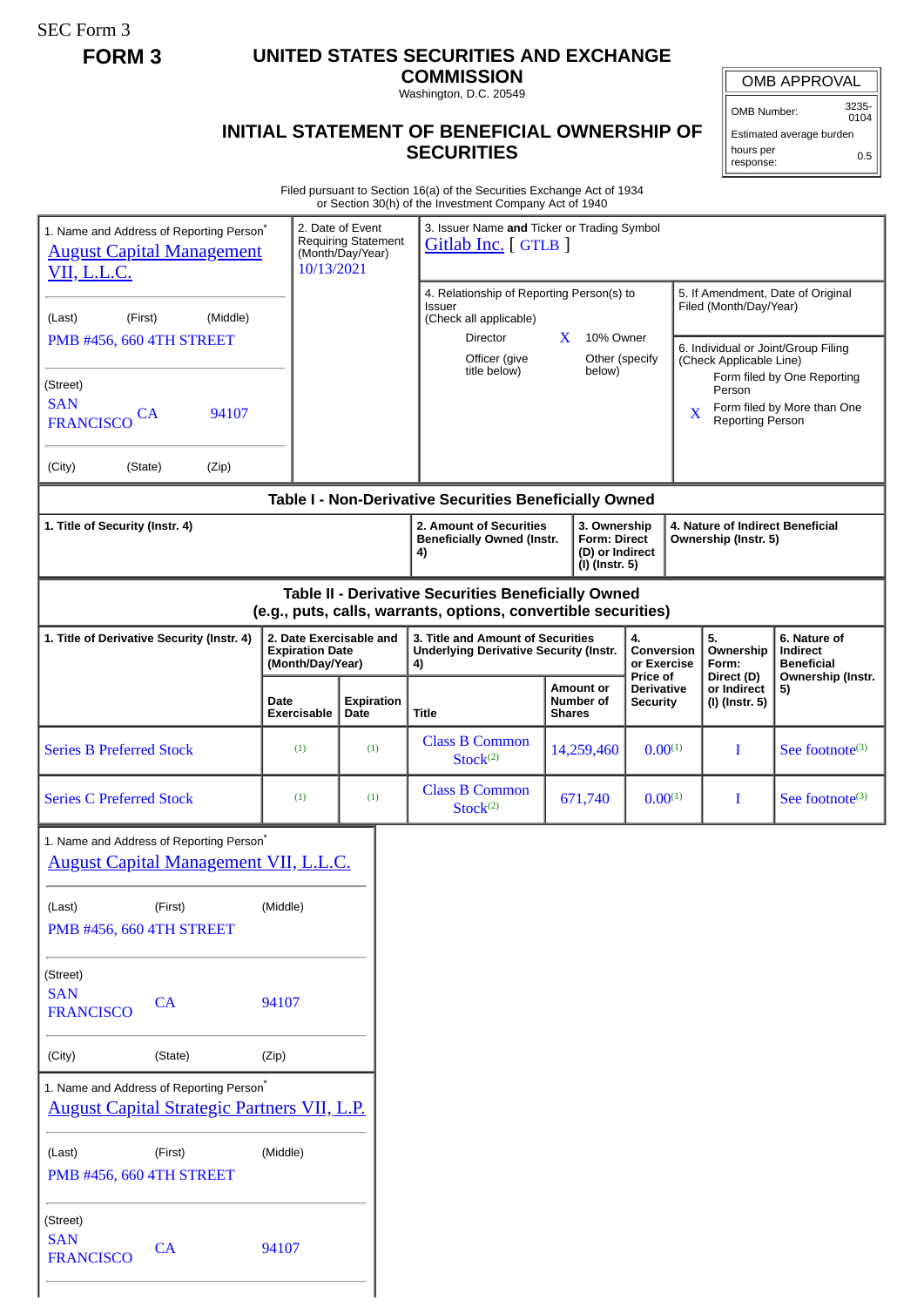| (City)                                                          | (State)                                              | (Zip)    |  |  |
|-----------------------------------------------------------------|------------------------------------------------------|----------|--|--|
| <b>August Capital VII, L.P.</b>                                 | 1. Name and Address of Reporting Person <sup>®</sup> |          |  |  |
| (Last)<br>PMB #456, 660 4TH STREET                              | (First)                                              | (Middle) |  |  |
| (Street)<br><b>SAN</b><br><b>FRANCISCO</b>                      | CA                                                   | 94107    |  |  |
| (City)                                                          | (State)                                              | (Zip)    |  |  |
| <u>CARLBORG W ERIC</u>                                          | 1. Name and Address of Reporting Person <sup>®</sup> |          |  |  |
| (Last)<br><b>C/O AUGUST CAPITAL</b><br>PMB #456, 660 4TH STREET | (First)                                              | (Middle) |  |  |
| (Street)<br><b>SAN</b><br><b>FRANCISCO</b>                      | <b>CA</b>                                            | 94107    |  |  |
| (City)                                                          | (State)                                              | (Zip)    |  |  |
| <b>Hartenbaum Howard</b>                                        | 1. Name and Address of Reporting Person <sup>*</sup> |          |  |  |
| (Last)<br><b>C/O AUGUST CAPITAL</b><br>PMB #456, 660 4TH STREET | (First)                                              | (Middle) |  |  |
| (Street)<br><b>SAN</b><br><b>FRANCISCO</b>                      | CA                                                   | 94107    |  |  |
| (City)                                                          | (State)                                              | (Zip)    |  |  |

#### **Explanation of Responses:**

1. Each share of Series B Preferred Stock and Series C Preferred Stock will automatically convert into one share of the Issuer's Class B common stock (the "Class B Stock") immediately prior to the closing of the Issuer's initial public offering ("IPO"). The Series B Preferred Stock and Series C Preferred Stock have no expiration date.

2. Each share of Class B Stock is convertible into one share of the Issuer's Class A common stock at any time and will convert automatically upon certain transfers and upon the earlier of (i) ten years from the date of the IPO, (ii) the death or disability of Sytse Sijbrandij, (iii) the first date following the completion of the IPO on which the number of shares of outstanding Class B Stock (including shares of Class B Stock subject to outstanding stock options) is less than 5% of the aggregate number of shares of the Issuer's common stock then outstanding and (iv) the date specified by a vote of the holders of two-thirds of the then outstanding shares of Class B Stock.

3. These securities are held directly by August Capital VII, L.P. as nominee for itself and August Capital Strategic Partners VII, L.P. (the "August Capital Funds"). August Capital Management VII, L.L.C. is the general partner of the August Capital Funds and may be deemed to have sole voting power and sole investment power over the shares held by the August Capital Funds. David Hornik, a member of the Issuer's Board of Directors, W. Eric Carlborg, and Howard Hartenbaum are members of August Capital Management VII, L.L.C. and may be deemed to have shared voting and investment power with respect to the shares held by the August Capital Funds.

#### **Remarks:**

This report is one of two reports, each on a separate Form 3, but relating to the same transactions being filed by entities and persons affiliated with August Capital.

| <u>/s/ Abigail Hipps,</u><br><u>Attorney-in-Fact for</u><br><u> August Capital</u>                                                                          | 10/13/2021 |
|-------------------------------------------------------------------------------------------------------------------------------------------------------------|------------|
| <u> Management VII, L.L.C.</u><br><u>/s/ Abigail Hipps,</u><br><u>Attorney-in-Fact for</u><br><u> August Capital Strategic</u><br><u>Partners VII, L.P.</u> | 10/13/2021 |
| <u>/s/ Abigail Hipps,</u><br><u>Attorney-in-Fact for</u><br><u> August Capital VII, L.P.</u>                                                                | 10/13/2021 |
| /s/ Abigail Hipps,<br><u>Attorney-in-Fact for W.</u><br><u> Eric Carlborg</u>                                                                               | 10/13/2021 |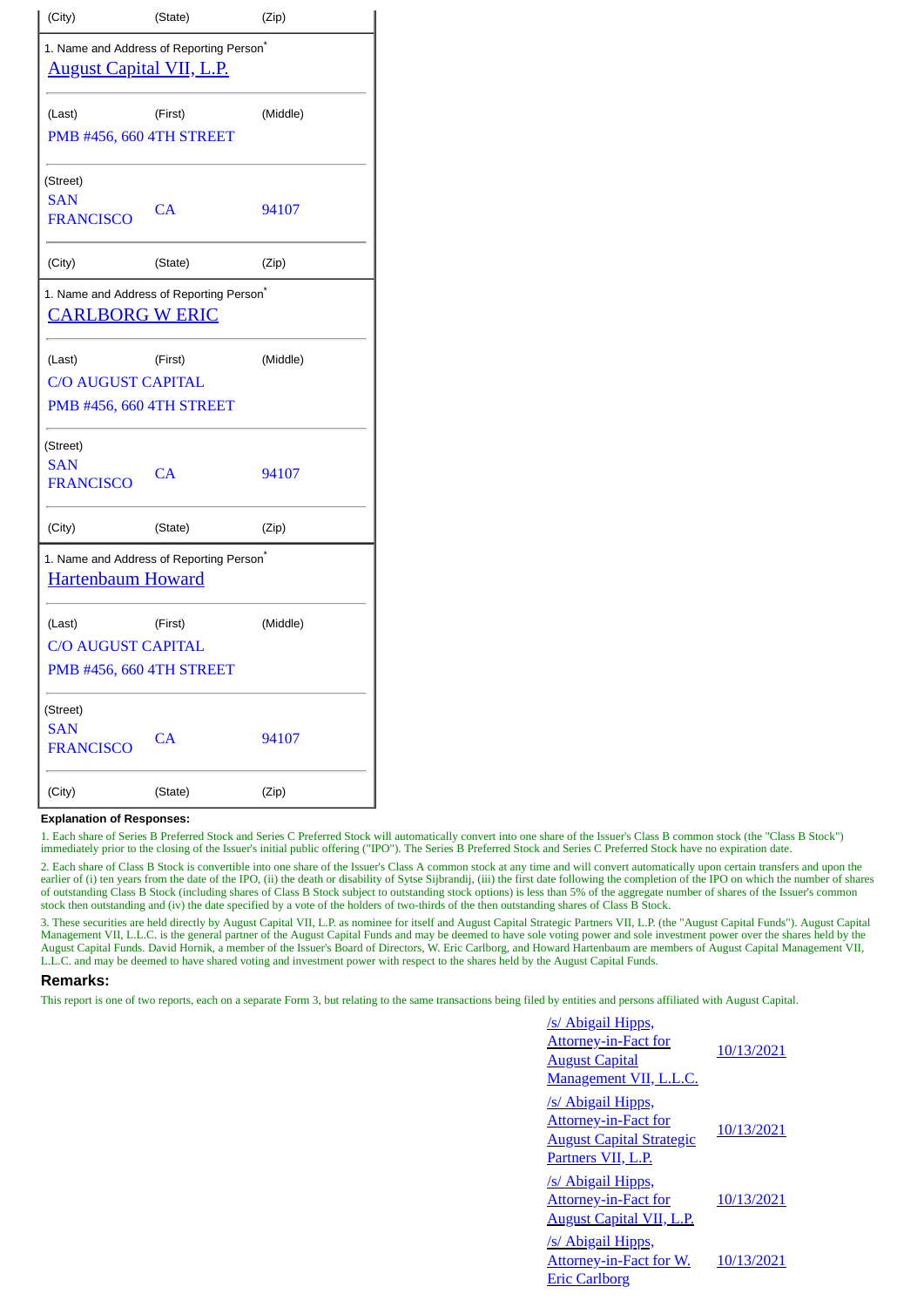/s/ Abigail Hipps, Attorney-in-Fact for

Howard Hartenbaum

\*\* Signature of Reporting Person Date

Reminder: Report on a separate line for each class of securities beneficially owned directly or indirectly.

\* If the form is filed by more than one reporting person, *see* Instruction 5 (b)(v).

\*\* Intentional misstatements or omissions of facts constitute Federal Criminal Violations *See* 18 U.S.C. 1001 and 15 U.S.C. 78ff(a).

Note: File three copies of this Form, one of which must be manually signed. If space is insufficient, *see* Instruction 6 for procedure.

**Persons who respond to the collection of information contained in this form are not required to respond unless the form displays a currently valid OMB Number.**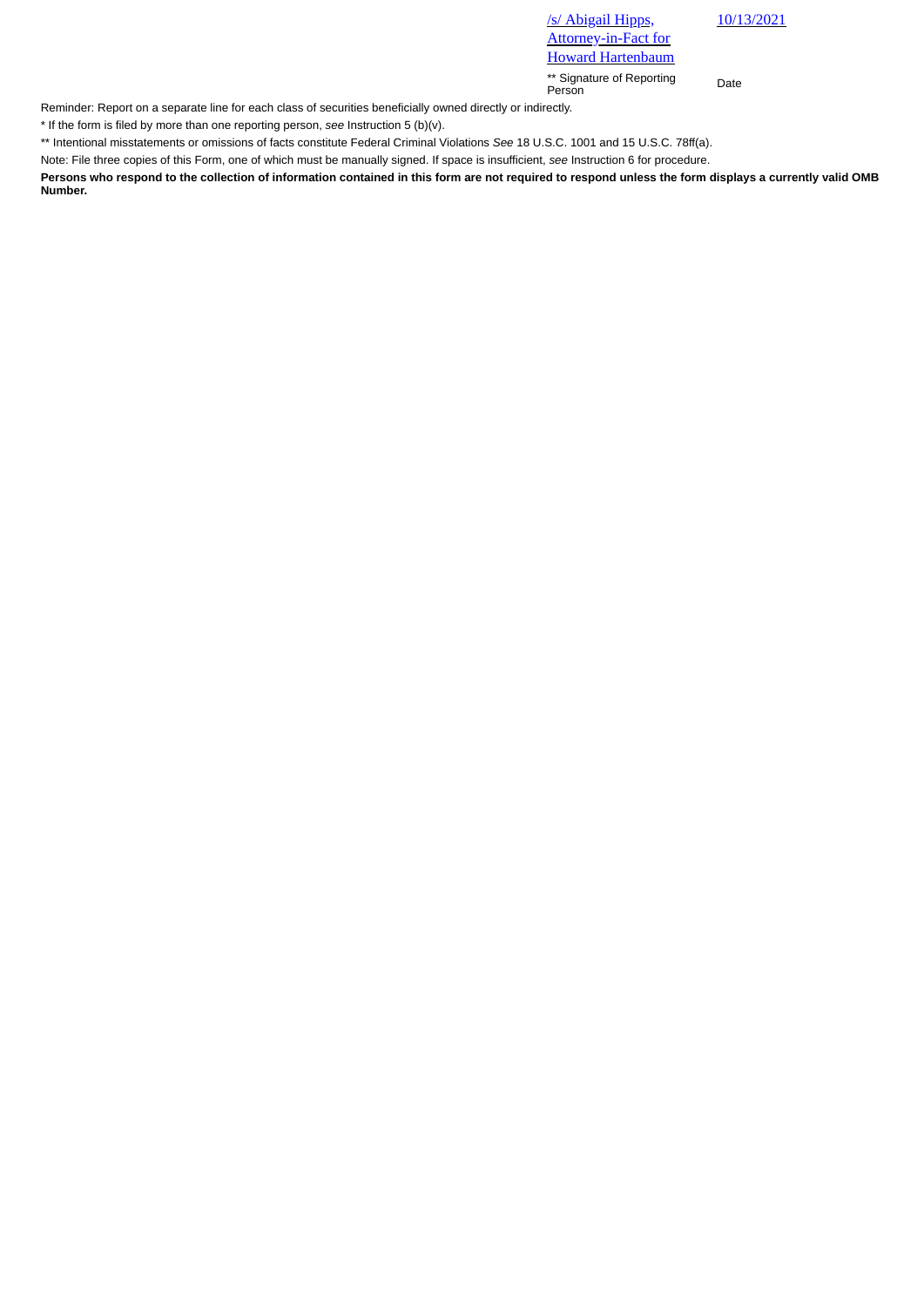#### AUGUST CAPITAL

### POWER OF ATTORNEY

KNOW ALL MEN BY THESE PRESENTS, that each person listed on Schedule A attached hereto (each a "Granting Entity," and collectively the "Granting Entities") and each person listed on Schedule B attached hereto (each, a "Granting Equity Holder" and collectively, the "Granting Equity Holders"), hereby constitutes and appoints ABIGAIL HIPPS its true and lawful attorney-in-fact (the "Attorney-in-Fact") to act for and on behalf of such person in its own capacity and in its capacity as a manager, member, general partner or similar control person ("Control Person") of any other Granting Entity to:

a. execute contracts, agreements, instruments, certificates and documents that arise in the ordinary course of business on behalf of such person in its own capacity and in its capacity as a Control Person in accordance with and subject to the provisions of the relevant governing documents of such person and applicable law, including, but not limited to, stock powers, stock purchase agreements, voting agreements, co-sale agreements, investor rights agreements, management rights agreements, proxies, ballots, indemnification agreements, waivers, stockholder written consents or amendments or modifications to any of the foregoing, and documents related to opening and maintaining bank and brokerage accounts;

b. execute, individually or jointly with any other reporting persons, any and all reports, notices, communications and other documents (including, but not limited to, reports or filings on Form ADV, Form D, Schedule 13D, Schedule 13G, Form 13-F, Form 13H, Form 3, Form 4, Form 5 and any applicable registration statements) that such Granting Entity or Granting Equity Holder may be required to file with any foreign or domestic regulatory authority, including, but not limited to, the United States Securities and Exchange Commission pursuant to the Securities Act of 1933, the Securities Exchange Act of 1934, the Investment Company Act of 1940 or the Investment Advisers Act of 1940, each as amended and with the implementing rules and regulations thereto (collectively, the "Reports") with respect to such person's (i) status as an officer, member or director of, or (ii) ownership of, or transactions in, securities of, any entity whose securities are beneficially owned (directly or indirectly) by such person;

c. do and perform any and all acts for and on behalf of such Granting Entity or Granting Equity Holder that may be necessary or desirable to complete and execute any such Reports and timely file such forms, reports, notices and schedules with the United States Securities and Exchange Commission and any stock exchange or other domestic or foreign authority; and

d. take any other action of any type whatsoever in connection with the foregoing which, in the opinion of such attorney-in-fact, may be of benefit to, in the best interest of, or legally required by, such Granting Entity or Granting Equity Holder, it being understood that the documents executed by such attorney-in-fact on behalf of such person, pursuant to this Power of Attorney, shall be in such form and shall contain such terms and conditions as such attorney in-fact may approve in his discretion.

Each Granting Entity and Granting Equity Holder hereby grants to such attorney-in-fact full power and authority to do and perform all and every act and thing whatsoever requisite, necessary, and proper to be done in the exercise of any of the rights and powers herein granted, as fully to all intents and purposes as such person might or could do if personally present, with full power of revocation, hereby ratifying and confirming all that such attorney-in-fact, or his substitute or substitutes, shall lawfully do or cause to be done by virtue of this Power of Attorney and the rights and powers herein granted. Each Granting Entity and Granting Equity Holder acknowledges that no such attorney in-fact, in serving in such capacity at the request of such person, is hereby assuming, nor is any other Granting Entity or Granting Equity Holder hereby assuming, any of such person's responsibilities to comply with Section 16 or Section 13 of the Securities Exchange Act of 1934 or otherwise.

One or more additional Granting Entities or Granting Equity Holders may become a party to this Power of Attorney after the date hereof without the consent of any of the other parties hereto by executing a counterpart to this Power of Attorney. Schedule A and Schedule B shall be amended from time to time by the attorney-in-fact to reflect the addition or removal of any Granting Entity or Granting Equity Holder.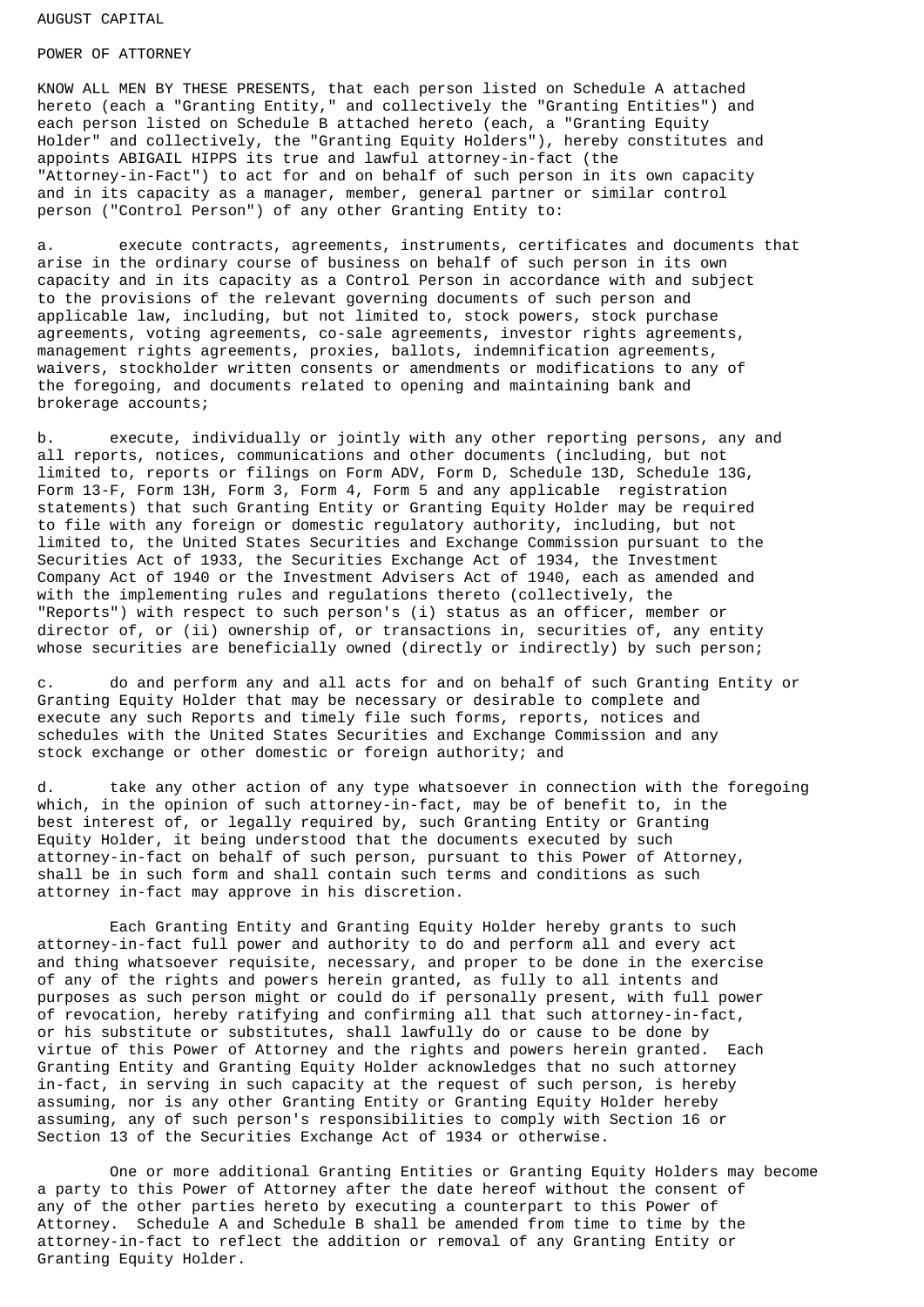This Power of Attorney shall remain in full force and effect with respect to a Granting Entity or a Granting Equity Holder until the sooner of (i) delivery by such Granting Entity or Granting Equity Holder to the Attorney-in-Fact at his last known business address of a written revocation, in whole or in part, of this Power of Attorney, (ii) delivery by August Capital Master Management Company, L.L.C. to the Attorney-in-Fact at his last known business address of a written revocation, in whole or in part, of this Power of Attorney or (iii) December 31, 2028.

[Remainder of page left blank]

IN WITNESS WHEREOF, the undersigned has caused this Power of Attorney to be executed effective as of December 31, 2018.

GRANTING ENTITIES

AUGUST CAPITAL MANAGEMENT V, L.L.C.

By: /s/ David Hornik Name: David Hornik Title: Member

AUGUST CAPITAL V, L.P. By: August Capital Management V, L.L.C., its general partner

By: /s/ David Hornik Name: David Hornik Title: Member

AUGUST CAPITAL V SPECIAL OPPORTUNITIES, L.P. By: August Capital Management V, L.L.C., its general partner

By: /s/ David Hornik Name: David Hornik Title: Member

AUGUST CAPITAL STRATEGIC PARTNERS V, L.P. By: August Capital Management V, L.L.C., its general partner

By: /s/ David Hornik Name: David Hornik Title: Member

IN WITNESS WHEREOF, the undersigned has caused this Power of Attorney to be executed effective as of December 31, 2018.

AUGUST CAPITAL MANAGEMENT VI, L.L.C.

By: /s/ David Hornik Name: David Hornik Title: Member

AUGUST CAPITAL VI, L.P. By: August Capital Management VI, L.L.C., its general partner

By: /s/ David Hornik Name: David Hornik Title: Member

AUGUST CAPITAL VI SPECIAL OPPORTUNITIES, L.P.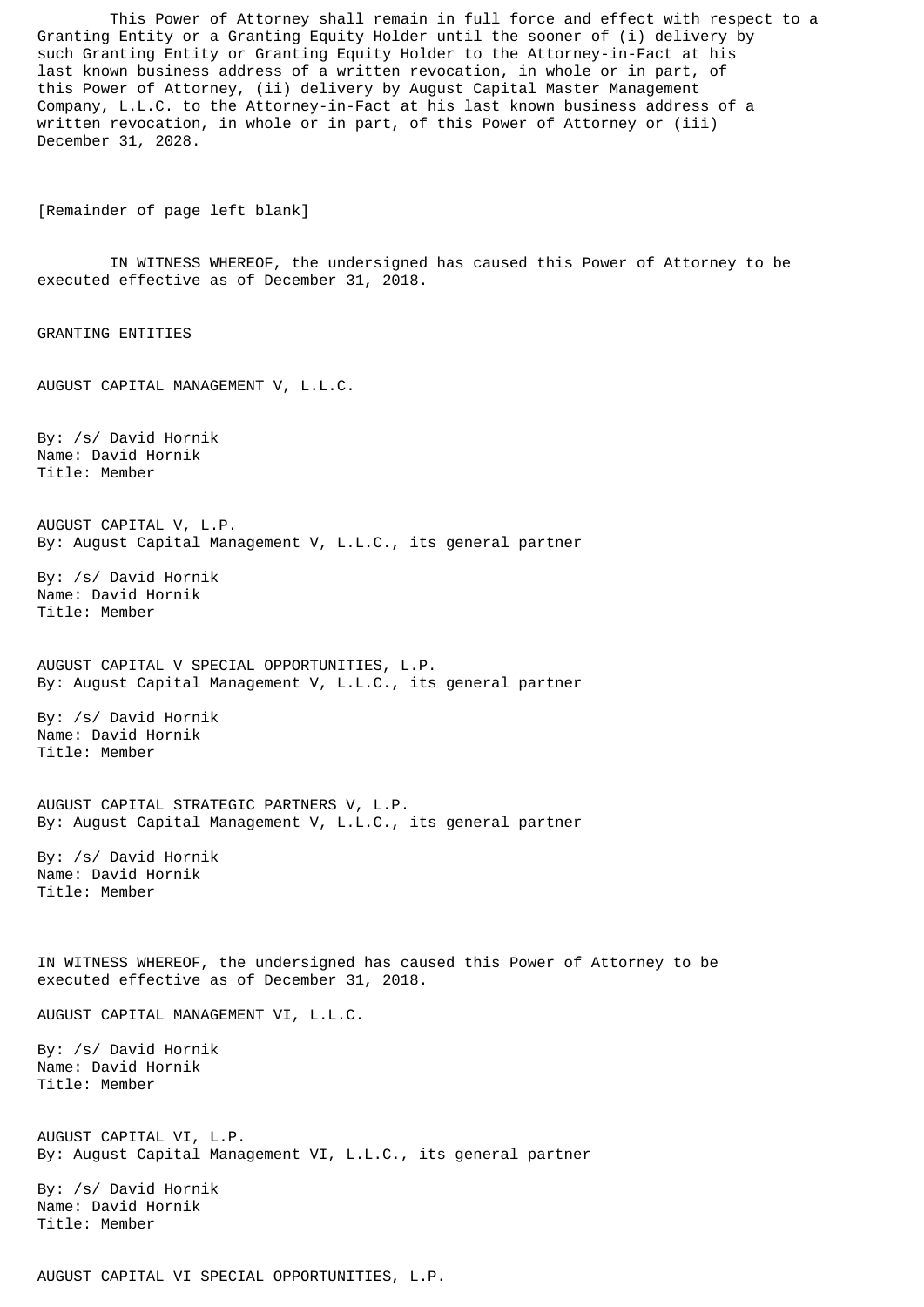By: August Capital Management VI, L.L.C., its general partner By: /s/ David Hornik Name: David Hornik Title: Member IN WITNESS WHEREOF, the undersigned has caused this Power of Attorney to be executed effective as of December 31, 2018. AUGUST CAPITAL MANAGEMENT VII, L.L.C. By: /s/ David Hornik Name: David Hornik Title: Member AUGUST CAPITAL VII, L.P. By: August Capital Management VII, L.L.C., its general partner By: /s/ David Hornik Name: David Hornik Title: Member AUGUST CAPITAL STRATEGIC PARTNERS VII, L.P. By: August Capital Management VII, L.L.C., its general partner By: /s/ David Hornik Name: David Hornik Title: Member AUGUST CAPITAL MASTER MANAGEMENT COMPANY, L.L.C. By: /s/ David Hornik Name: David Hornik Title: Member GRANTING EQUITY HOLDERS By: /s/ Howard Hartenbaum Howard Hartenbaum By: /s/ David Hornik David Hornik By: /s/ W. Eric Carlborg W. Eric Carlborg By: /s/ John B. Jones III John B. Jones III SCHEDULE A GRANTING ENTITIES August Capital Management V, L.L.C. August Capital Management VI, L.L.C. August Capital Management VII, L.L.C. August Capital Master Management Company, L.L.C. August Capital V, L.P. August Capital V Special Opportunities, L.P. August Capital Strategic Partners V, L.P. August Capital VI, L.P. August Capital VI Special Opportunities, L.P. August Capital VII, L.P. August Capital Strategic Partners VII, L.P.